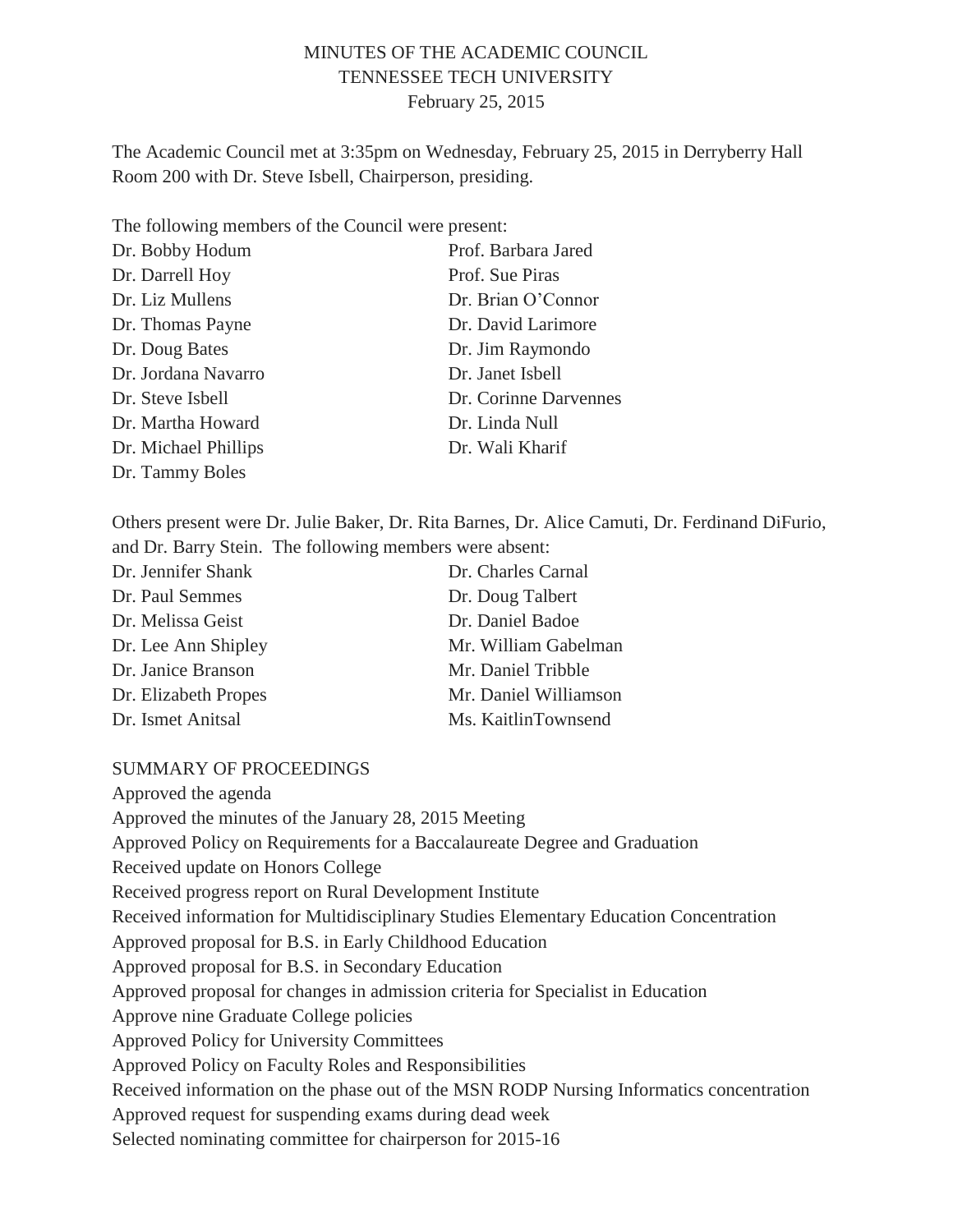## PROCEEDINGS

## Approval of the Agenda

Dr. Hodum requested that his item #10 be moved up to #3 as he needs to leave for Nashville. Dr. Darvennes MOVED approval of agenda with requested change and Dr. Larimore SECONDED. The agenda was APPROVED unanimously.

## Approval of the Minutes of the January 28, 2015 Meeting

Dr. Janet Isbell stated she was not present at the January meeting. Changes will be made to reflect correct attendance of Dr. Janet Isbell and Dr. Lee Ann Shipley. Dr. Darvennes MOVED approval of the minutes with noted changes and Dr. Kharif SECONDED. The minutes were APPROVED unanimously.

# Approval of Policy on Requirements for a Baccalaureate Degree and Graduation

Dr. Hodum stated the policy replicates what is currently in the catalog and MOVED approval and Dr. Hoy SECONDED. There was much discussion with several recommended editorial changes, and explanations of selected items. These changes are noted in the document. The policy was APPROVED unanimously with the noted changes.

## Update on Honors College

Dr. Rita Barnes discussed the continued work and the task force focus for establishing an Honors College. The ad hoc committee has been studying the concept and visited other institutions to learn about similar operations. They have worked hard to address all issues and are making good progress. The proposed admissions guidelines for the new Honors College include higher ACT standards and essay which is currently being piloted with approximately 100 high school students. Honors is currently piloting 11 student projects in seven different colleges at the senior level. Sample Honors paths built around departmental curricula are being developed. Several colleges have begun working with Honors to integrate these plans with initiatives unique to their strategic goals. Other actions include identifying space and staff needs, alumni board formation, an upcoming marketing survey and renovation of Murphy Hall, which will become the Honors Learning Village.

## Progress Report on Tennessee Tech Rural Development Institute

Dr. DiFurio explained that an exploratory committee met to review ideas on how the program should be developed. This is a diverse group that achieved good results. There were three recommendations: (1) To change the name from Rural Policy Institute to Rural Development Institute. (2) To make the focus on service learning at this time instead of research. A subcommittee will be sending out requests for proposals for service projects for this summer for a test run. (3) An expert will be invited to campus to share his ideas on how to form the institute.

#### Name Change for Multidisciplinary Studies Elementary Education Concentration

Dr. Julie Baker presented this information in the absence of Dr. Jeremy Wendt. She stated that the name change from Elementary Education K-6 to Elementary Education K-5 is to align to recent State Department of Education changes to the associated state licensure area and respective licensure exam.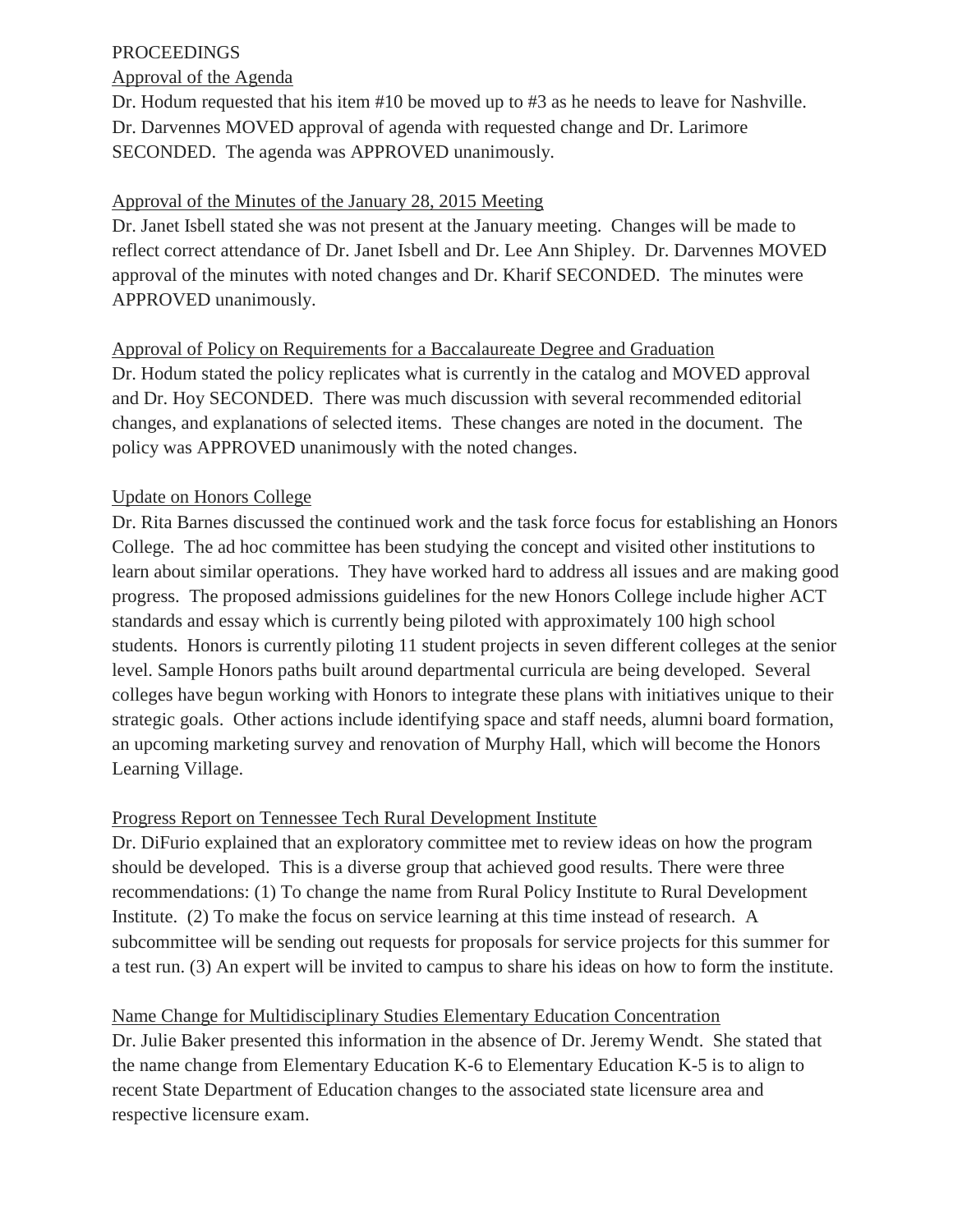# Approval of Proposals for B.S. in Early Childhood Education (non-licensure) and Secondary Education (non-licensure)

Dr. Baker also presented on behalf of Dr. Wendt. She explained that this non-licensure option will give educators the opportunity to develop highly sought after skills, strategies, implications, and foundations for careers in Early Childhood Education. The second proposal is similar to this one but is for Secondary Education non-licensure. Dr. Larimore MOVED approval and Dr. Darvennes SECONDED. After some discussion and clarification of the difference in this program and the Human Ecology Early Childhood and Child and Family Services, both proposals were APPROVE unanimously.

Approval of Proposal to Change Admission Criteria for the Specialist in Education Dr. Stein explained that the change in the admissions policy will align the admissions criteria with standards in the profession and meet requirements for accreditation. Dr. Darvennes MOVED approval and Dr. Larimore SECONDED. The proposal was APPROVED unanimously.

## Approval of Graduate College Policies

Dr. Camuti requested approval of the polices as a group, which was previously approved by the Graduate School Executive Committee and legal counsel. These policies are already covered in the Graduate Catalog and will refer the reader back to detailed procedures for the policies covering general degree requirements, graduate assistantships, and online degrees. This is consistent with TBR, THEC, and HR policies that govern these policies. Dr. Darvennes MOVED approval and Dr. Larimore SECONDED. After a few questions, the policies were APPROVED unanimously.

# Approval of Policy for University Committees

Dr. Null stated that the Policy on University Committees is to define and make clear university standing committees and special purpose committees. Dr. Null MOVED approval and Dr. Darvennes SECONDED. The policy was APPROVED unanimously. Dr. O'Connor MOVED to update the Academic Council Procedures to match this policy and Dr. Larimore SECONDED. This motion was APPROVED unanimously also.

# Approval of Policy on Faculty Roles and Responsibilities

Dr. Null stated this policy is to define the roles and responsibilities of faculty. Several people worked on this policy and it was approved by legal counsel. It includes the definition of faculty and states academic matters and governance matters. This policy is needed for SACSCOC compliance. Dr. Null MOVED approval and Dr. Darvennes SECONDED. The policy was APPROVED unanimously.

# Such Other Matters

1. Dr. Stephens stated that the TBR ROCC Master of Science in Nursing Online Degree Program for the MSN RODP Nursing Informatics Concentration is being phased out due to insufficient resources and low enrollment. This was submitted to all universities participating in the program. No new students will be admitted and the phase out will continue through Fall 2017.